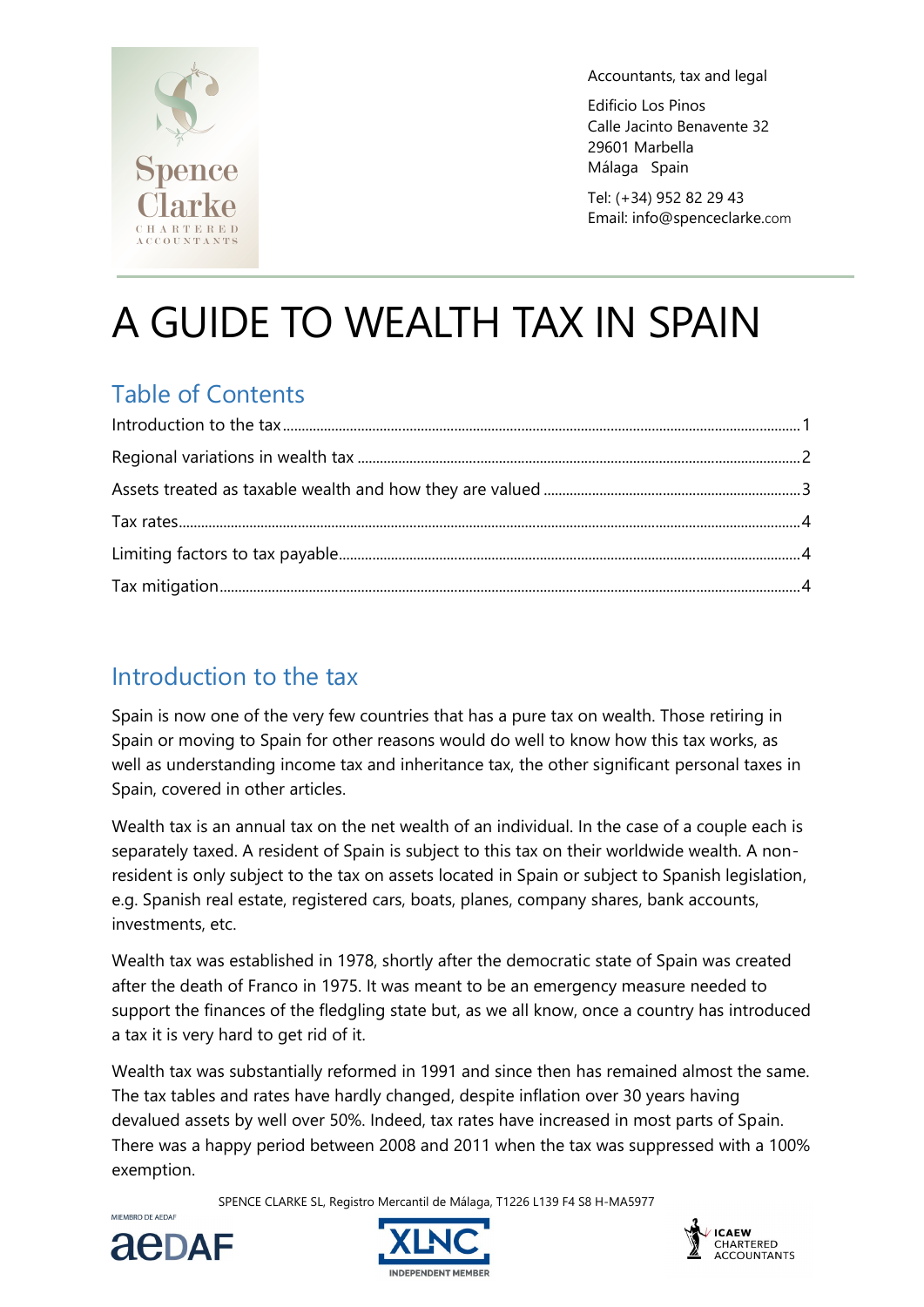The stated intention at the time was to eliminate the tax definitively but the recession that followed the 2007-2008 financial crisis put paid to this. Its elimination remains the objective of the centre-right Partido Popular.

When the tax returned in 2011, substantial exemptions were introduced that keep the vast majority of the population out of the system.

Wealth tax generates tax revenues of approximately 1.2 billion Euros each year, about 0,25% of the total tax take of the country, so it is obvious that the tax is motivated purely by political dogma.

#### Regional variations in wealth tax

In 1980, the financing system of the 17 Autonomous Communities was created which included the devolution of the right to receive various taxes, including wealth tax. About 15 years ago the power to modify the rules of the tax were also devolved. Inevitably, politicians have enjoyed playing with the rules and we now have very substantial regional differences reflecting the political interests of the Autonomous governments, as illustrated by the summary below:

|                      | Tax on net wealth of |                   |                     |  |
|----------------------|----------------------|-------------------|---------------------|--|
|                      | 800.000€             | 4.000.000€        | 15.000.000€         |  |
| Andalucia            | 220€                 | 40.300€           | 302.300€            |  |
| Aragón               | 1.160€               | 41.600€           | 320.300€            |  |
| Asturias             | 220€                 | 41.700€           | 322.800€            |  |
| <b>Baleares</b>      | 280€                 | 50.000€           | 375.800€            |  |
| Canaries             | 200€                 | 36.500€           | 309.800€            |  |
| Cantabria            | 240€                 | 44.200€           | 331.400€            |  |
| Castilla y Léon      | 200€                 | 36.500€           | 309.800€            |  |
| Castilla-La Mancha   | 200€                 | 36.500€           | 309.800€            |  |
| Cataluña             | 770€                 | 41.900€           | 297.500€            |  |
| Comunidad de Madrid  | 0€                   | 0€                | 0€                  |  |
| Comunitat Valenciana | 900€                 | 47.600€           | 362.200€            |  |
| Extremadura          | 1.100€               | 59.900€           | 418.160€            |  |
| Galicia              | 200€                 | 36.500€           | 273.800€            |  |
| Región de Murcia     | 240€                 | 43.900€           | 328.500€            |  |
| Navarra              | 475€                 | 32.400€           | 237.700€            |  |
| La Rioja             | 200€                 | 36.500€           | 309.810€            |  |
| País Vasco (1)       | 0-200€               | 22.500€ - 35.000€ | 210.000€ - 261.000€ |  |

(1) Within the Pais Vasco there are three regions that have tax raising powers, Vizcaya, Álvala and Guipuzcoa.

It will surprise no one that most wealthy Spaniards now live in Madrid and only sheep live in Extremadura!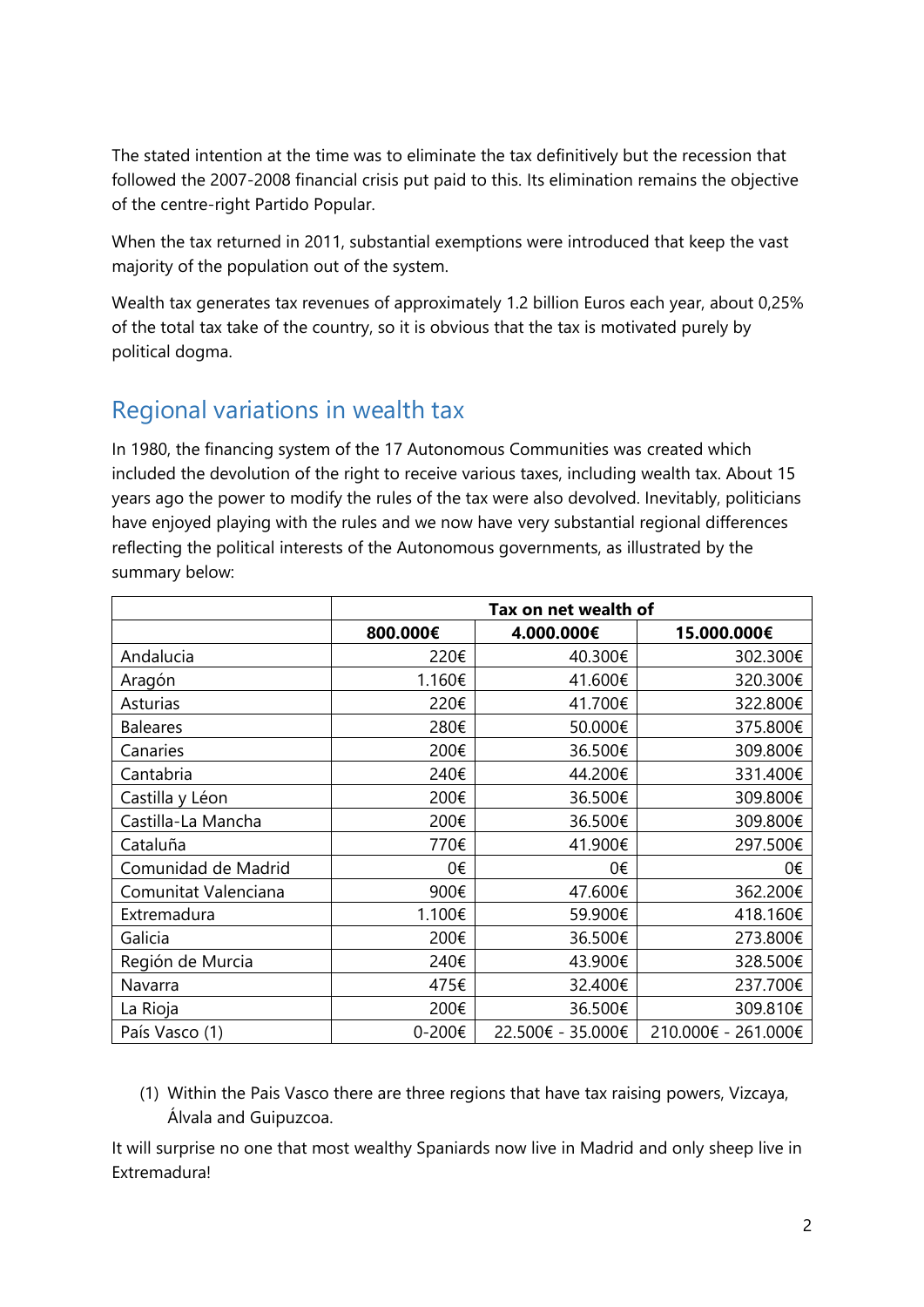The central State has its own tax rates, exemptions and allowances, which apply by default if a region does not exercise its right to modify the tax. In practice the state system now only applies to non-residents of Spain who may choose between the state system and the regional system in which they have property, whichever produces the lowest tax amount.

## Assets treated as taxable wealth and how they are valued

In general, taxable assets are those owned on 31 December of the year, less the value of any debts. For residents of Spain, assets located anywhere in the world are taxable. To arrive at net wealth assets and liabilities are valued as follows:

| Type of asset or liability                                                             | <b>Valuation rule (2)</b>                                                                                                                                                                                                                                                       |  |
|----------------------------------------------------------------------------------------|---------------------------------------------------------------------------------------------------------------------------------------------------------------------------------------------------------------------------------------------------------------------------------|--|
| Real estate                                                                            | at the higher of cost or officially assessed<br>value                                                                                                                                                                                                                           |  |
| <b>Bank accounts</b>                                                                   | at the higher of balances as at 31 December<br>or the average balances during the last<br>quarter of the year                                                                                                                                                                   |  |
| Investments, UCITS, SICAVs, unit trusts,<br>publicly quoted shares<br>Cryptocurrencies | At their average value during the last<br>quarter of the year                                                                                                                                                                                                                   |  |
| Insurance bonds                                                                        |                                                                                                                                                                                                                                                                                 |  |
| Loan assets<br>Non-Spanish personal pension scheme<br>funds, QROPS, SIPPs (1)          | At their Euro market value on 31 December                                                                                                                                                                                                                                       |  |
| Private company shares                                                                 | If subject to a favourable audit report, the<br>company's balance sheet value is used.<br>Otherwise, the value is the higher of:<br>a) the nominal value of the shares<br>b) 5 times post tax profits, averaged<br>over last 3 years<br>Net asset value per balance sheet<br>C) |  |
| Insurance policies (not investment bonds)<br>and lifetime and temporary annuities      | Capital value of the fund or the capitalised<br>value of the income stream, capitalised<br>according to official interest rates                                                                                                                                                 |  |
| Works of art                                                                           |                                                                                                                                                                                                                                                                                 |  |
| Jewellery, precious metals, stones and other<br>assets                                 | At their Euro value on 31 December                                                                                                                                                                                                                                              |  |
| Cars and boats and planes                                                              | According to official tax office value<br>schedules                                                                                                                                                                                                                             |  |
| Debts including income tax, personal and<br>property loans, unsecured or secured       | At their Euro value on 31 December                                                                                                                                                                                                                                              |  |

- (1) In the case that the beneficiary does not have access to the scheme assets (typically if below 55 years of age) the pension scheme assets are not regarded as taxable wealth.
- (2) In the case of foreign assets, the value is translated into Euros at the rate applicable on the date(s) specified in the valuation rule.